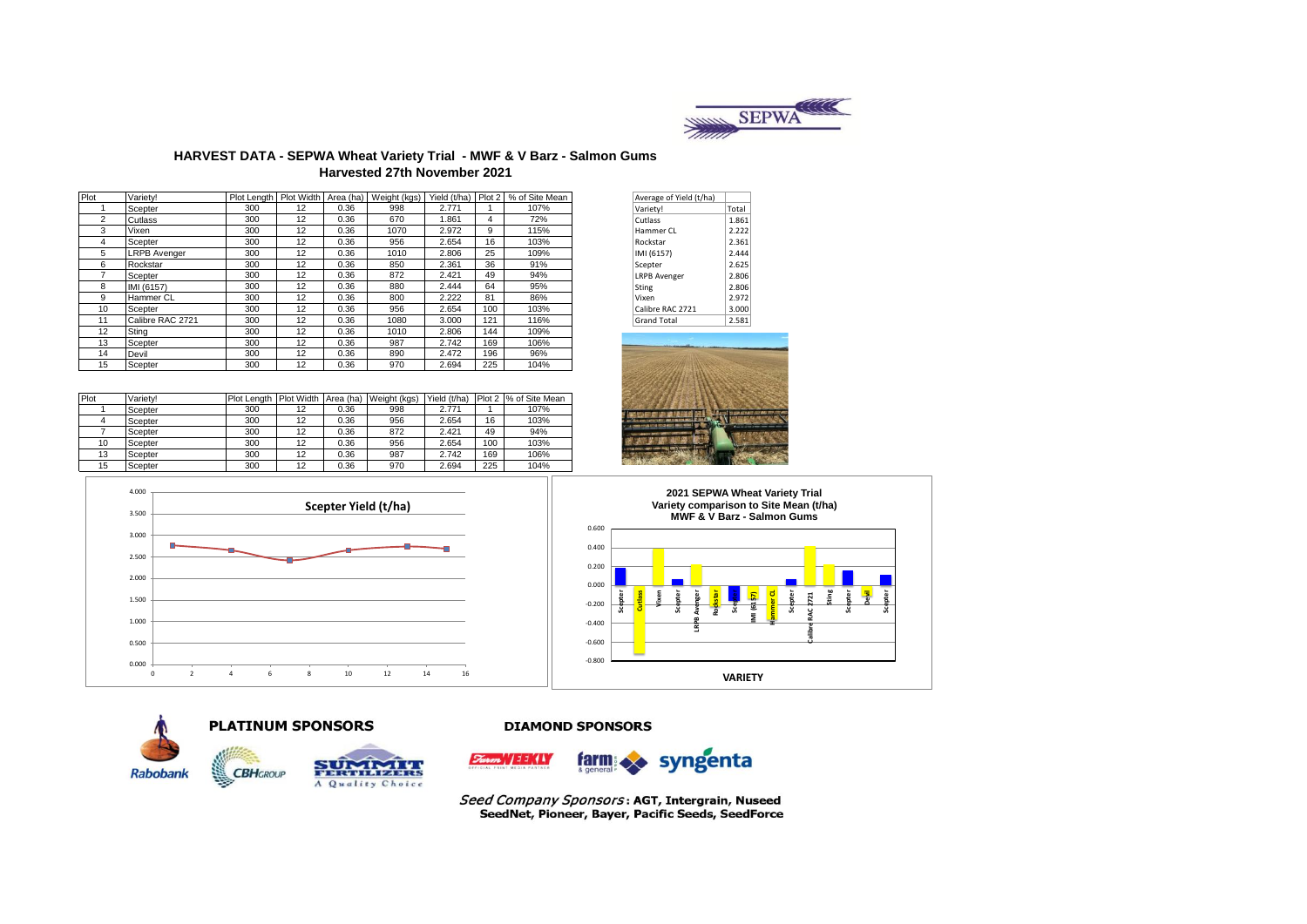



|      |                     | Yield  |                |
|------|---------------------|--------|----------------|
| Plot | Variety!            | (t/ha) | % of Site Mean |
| 1    | <b>Scepter</b>      | 2.771  | 107%           |
| 2    | Cutlass             | 1.861  | 72%            |
| 3    | Vixen               | 2.972  | 115%           |
| 4    | <b>Scepter</b>      | 2.654  | 103%           |
| 5    | <b>LRPB Avenger</b> | 2.806  | 109%           |
| 6    | Rockstar            | 2.361  | 91%            |
| 7    | <b>Scepter</b>      | 2.421  | 94%            |
| 8    | IMI (6157)          | 2.444  | 95%            |
| 9    | Hammer CL           | 2.222  | 86%            |
| 10   | <b>Scepter</b>      | 2.654  | 103%           |
| 11   | Calibre RAC 2721    | 3.000  | 116%           |
| 12   | Sting               | 2.806  | 109%           |
| 13   | <b>Scepter</b>      | 2.742  | 106%           |
| 14   | Devil               | 2.472  | 96%            |
| 15   | <b>Scepter</b>      | 2.694  | 104%           |

| Soil Description:     |
|-----------------------|
| <b>Date Sown:</b>     |
| <b>Date Harvested</b> |
| `eading Rate          |

**Site Details**

#### **Plot Dimensions**

300 12 0.36 2.78 **Conversion Factor Length (m) Width (m) Area (m2)** 



## **PLATINUM SPONSORS**





| <b>Soil Description:</b> | Loam                       | Site Mean (t/ha)                | 2.592 |
|--------------------------|----------------------------|---------------------------------|-------|
| Date Sown:               | Wednesday, 26 May 2021     | Probability                     | 0.015 |
| Date Harvested           | Saturday, 27 November 2021 | Least significant difference 5% | 0.345 |
| Seeding Rate:            | 50 kg/ha                   | <b>CV %</b>                     | 4.8   |

## **DIAMOND SPONSORS**



farm syngenta

Seed Company Sponsors: AGT, Intergrain, Nuseed SeedNet, Pioneer, Bayer, Pacific Seeds, SeedForce